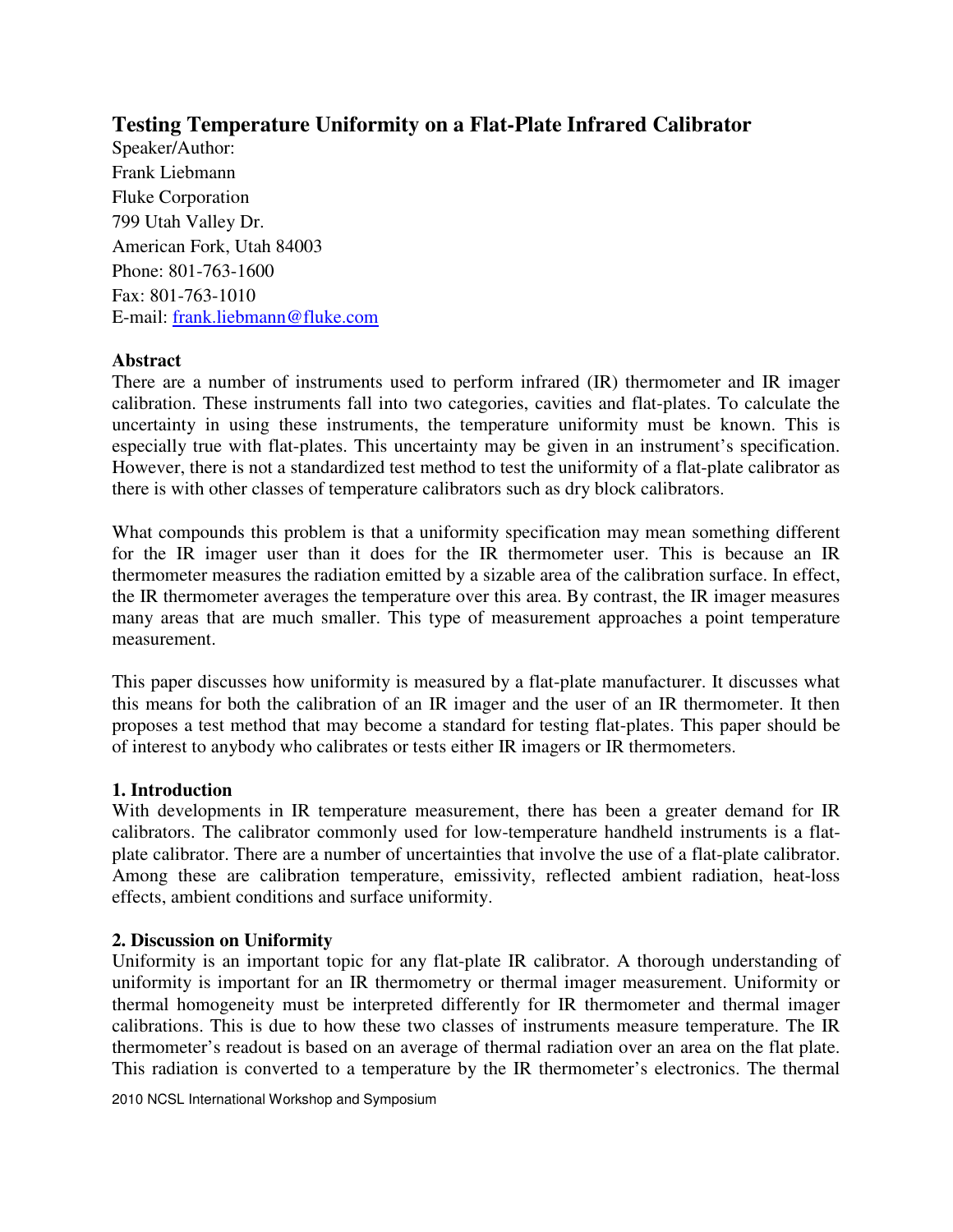imager measurement is more along the lines of a number of point measurements of radiation over an array of pixels corresponding to the imager display.

### *2.1 Flat-plate Uniformity*

Flat-plate uniformity can be radiometrically measured by two different means.

First, a thermal imager can be used to measure uniformity. This has one major disadvantage. Most thermal imagers have a non-cooled detector array. This causes uniformity variations in the way the thermal imager measures temperature across the array. In order to correct for this problem, the imager periodically undergoes what is called a non-uniformity correction (NUC). However, the NUC may not fully compensate for non-uniformity. Testing should be done to see how uniformly temperature is being measured by the thermal imager.

An IR thermometer can be also used. The IR or radiation thermometer has two major disadvantages. First, even the most high-end radiation thermometer is measuring an area corresponding to its spot size. Thus, it is more difficult to detect thermal anomalies on the flatplate surface using a radiation thermometer. Second, measurements cannot be made to determine temperature at the edge of the flat-plate, due to the radiation thermometer's spot-size.

#### *2.2 IR Thermometers*

For IR thermometer uncertainty, the useful way to express uniformity is as an average temperature within a circle compared to the center of the flat-plate surface. This is shown mathematically in Equations (1) and (2) [1]. This way, the IR thermometer's size-of-source or field-of-view can be measured at various diameters corresponding to diameters where flat-plate uniformity was measured. For this discussion, this uniformity will be called areal uniformity.

$$
T_{AVG}(D) = \frac{1}{A} \int T dA = \frac{4}{\pi D} \int_{0}^{D/2} \int_{0}^{2\pi} T(r,\theta) r d\theta dr
$$
 (1)

where:

 $T_{AVG}$  is the average temperature within D D is the diameter under consideration

$$
T_{UNIF}(d) = T_{AVG}(D_{MAX}) - T_{AVG}(D_{MIN})
$$
\n(2)

D<sub>MAX</sub> is the diameter of largest average temperature  $D_{MIN}$  is the diameter of smallest average temperature  $D_{MAX}$  < d and  $D_{MIN}$  < d

# *2.3 Thermal Imagers*

For thermal imager uncertainty, variation of temperatures at various points is of interest. This type of uniformity can be expressed as the amount of temperature variance from the center of the plate at any given point within a diameter. For this discussion, this uniformity will be termed as local uniformity.

2010 NCSL International Workshop and Symposium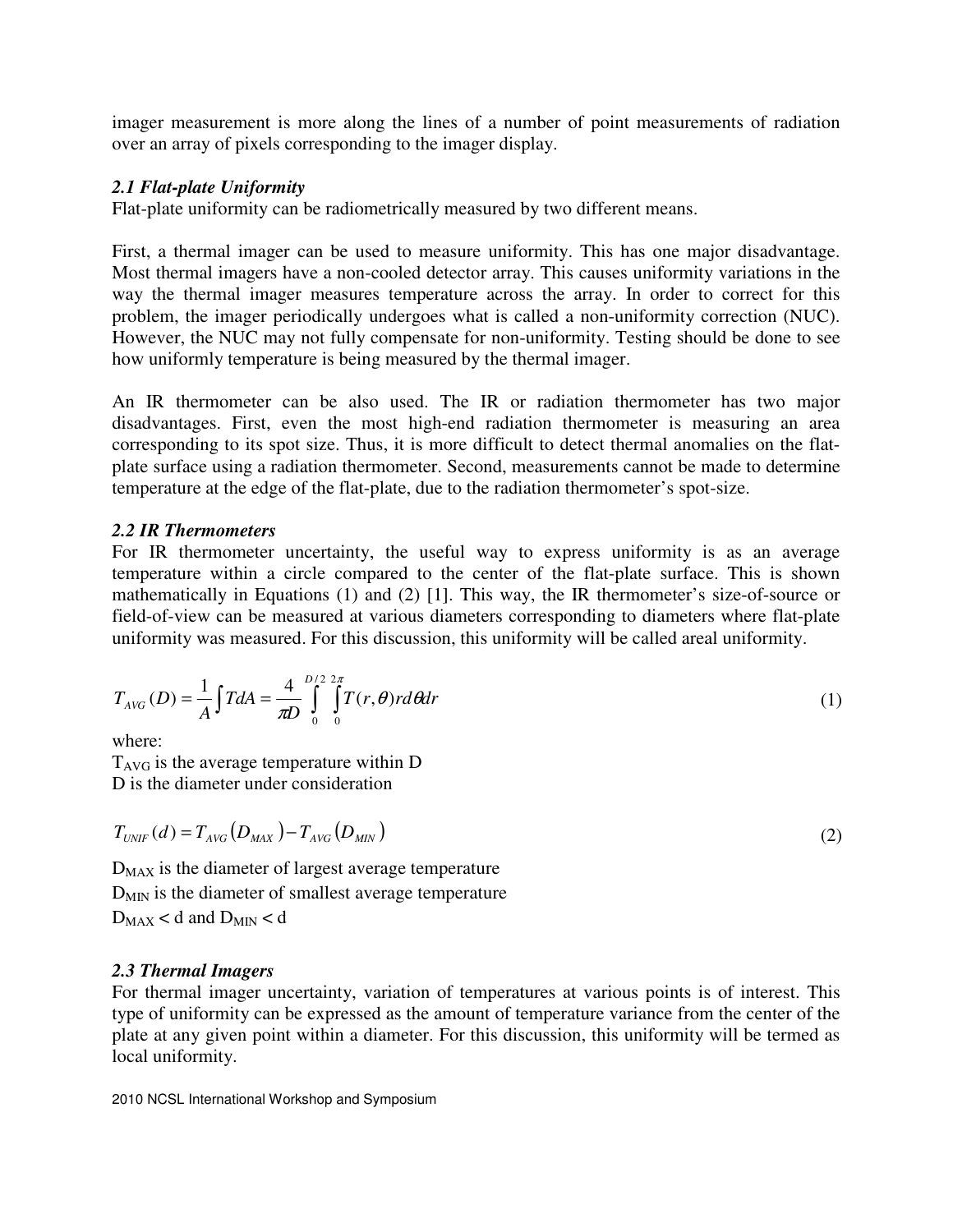#### *2.4 Related Standards*

At the time of this writing there were no standards covering testing for temperature uniformity or testing for temperature uniformity on a flat-plate calibrator. EURAMET CG-13 covers testing for temperature uniformity for temperature block calibrators [2]. The tests outlined in the guide cover axial (vertical) uniformity and temperature difference between borings (horizontal uniformity).

### **3. Testing for Uniformity**

For this research, uniformity was tested with both a thermal imager and a radiation thermometer. The methodology for each of these methods is outlined below.

#### *3.1 Use of Thermal Imagers*

The first step in testing with a thermal imager is to test the quality of the thermal imager's NUC. To perform this testing, the thermal imager was tested at five points on the thermal imager's display as shown in Figure 1. This testing was done three times during different NUC cycles to ensure repeatability. After the quality of the NUC was tested, three thermal images were taken of the flat plate surface. The center and edges of the flat-plate under test correspond to the points on the imager display as shown in Figure 1.



Figure 1: Test points for thermal imager quality of non-uniformity correction

# *3.2 Use of IR / Radiation Thermometers*

A radiation thermometer with a pyro-electric detector was used to measure the flat-plate uniformity. The field-of-view for the radiation thermometer was 10 mm diameter (99%), measuring distance: 362 mm.

2010 NCSL International Workshop and Symposium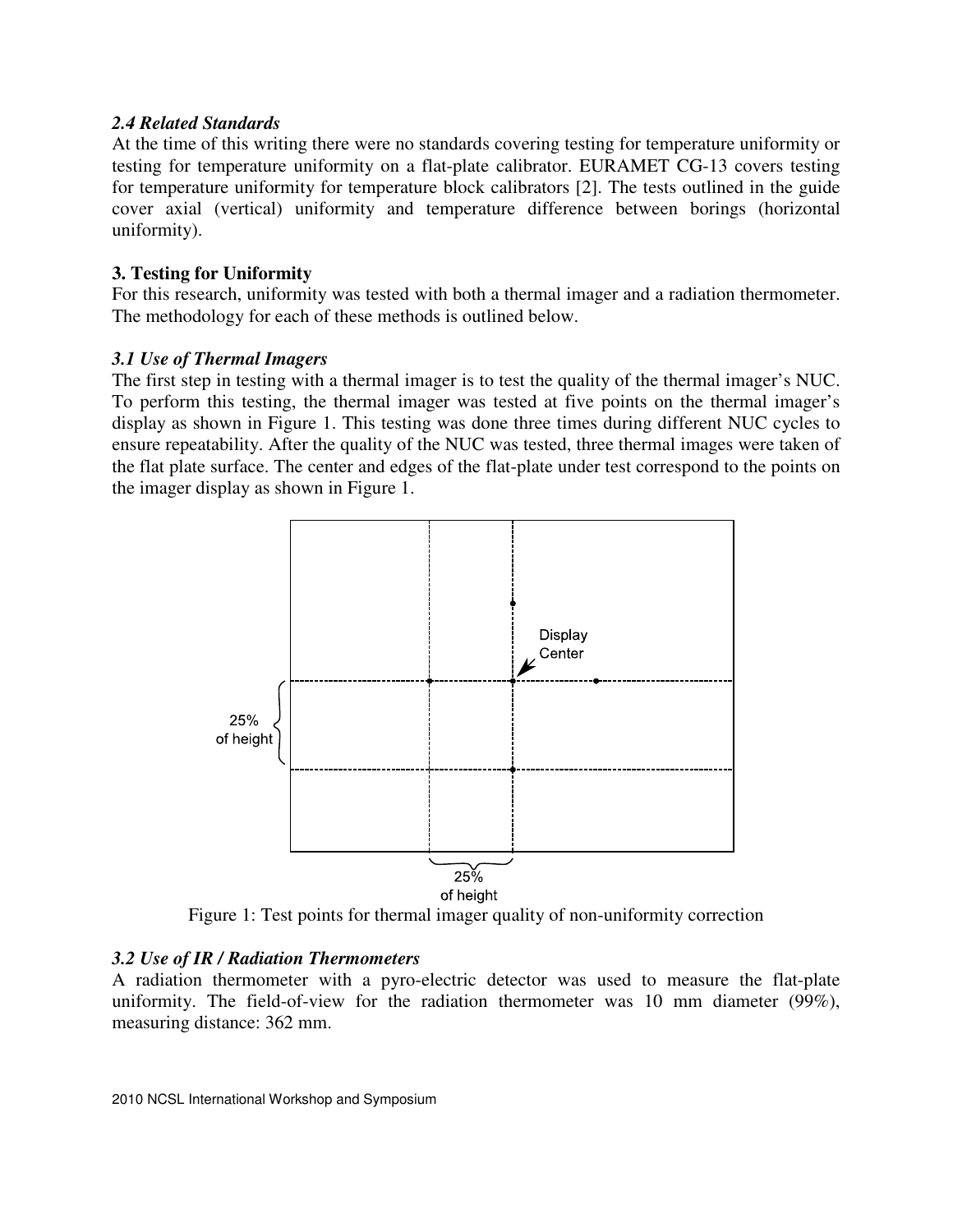This data was taken at the points shown in Figure 2. These tests were performed three times to ensure repeatability. Data was taken at the center of the plate, and points corresponding to the diameters of interest. In no case was data taken at closer than one spot-size diameter from the edge of the flat-plate.



Figure 2: Test points radiation thermometer measurements

#### **4. Results of Testing**

The testing was done as described in the previous section. Uniformity was considered for both the areal and the local cases. The diameters considered in the interpretation of the results were 40 mm and 115 mm. Testing was done three times for two different flat-plates at three different temperatures.

#### *4.1 Radiation Thermometer*

The results of the radiation thermometer testing are shown in Table 1. A weighted average was calculated based on the points shown in Figure 2. Zone 1 is everything inside D1, and Zone 2 is everything inside of D2. The  $T_{AVG} - T_{CENT}$  column corresponds to the areal uniformity case. The  $T_{VAR}$  and  $2\sigma$  columns correspond to the local uniformity case. The  $T_{VAR}$  column shows the difference between the maximum and minimum temperatures, and  $2\sigma$  shows two times standard deviation of the points measured within each zone.

| Zone 1      | $T_{\text{AVG}}$ - $T_{\text{CENT}}$ | $T_{VAR}$       | $2\sigma$       |
|-------------|--------------------------------------|-----------------|-----------------|
|             | $({}^{\circ}C)$                      | $({}^{\circ}C)$ | $({}^{\circ}C)$ |
| 4181 100°C  | 0.06                                 | $\pm 0.11$      | 0.17            |
| 4181 200 °C | $-0.07$                              | $\pm 0.25$      | 0.39            |
| 4180 100°C  | 0.08                                 | $\pm 0.09$      | 0.15            |
|             |                                      |                 |                 |
| Zone 2      | $T_{\text{AVG}}$ - $T_{\text{CENT}}$ | $T_{VAR}$       | $2\sigma$       |
|             | $({}^{\circ}C)$                      | $({}^{\circ}C)$ | $({}^{\circ}C)$ |
| 4181 100°C  | $-0.02$                              | $\pm 0.41$      | 0.49            |
| 4181 200 °C | $-0.16$                              | $\pm 0.75$      | 0.89            |
| 4180 100°C  | $-0.05$                              | $\pm 0.24$      | 0.36            |

Table 1. Results of radiation thermometer testing

<sup>2010</sup> NCSL International Workshop and Symposium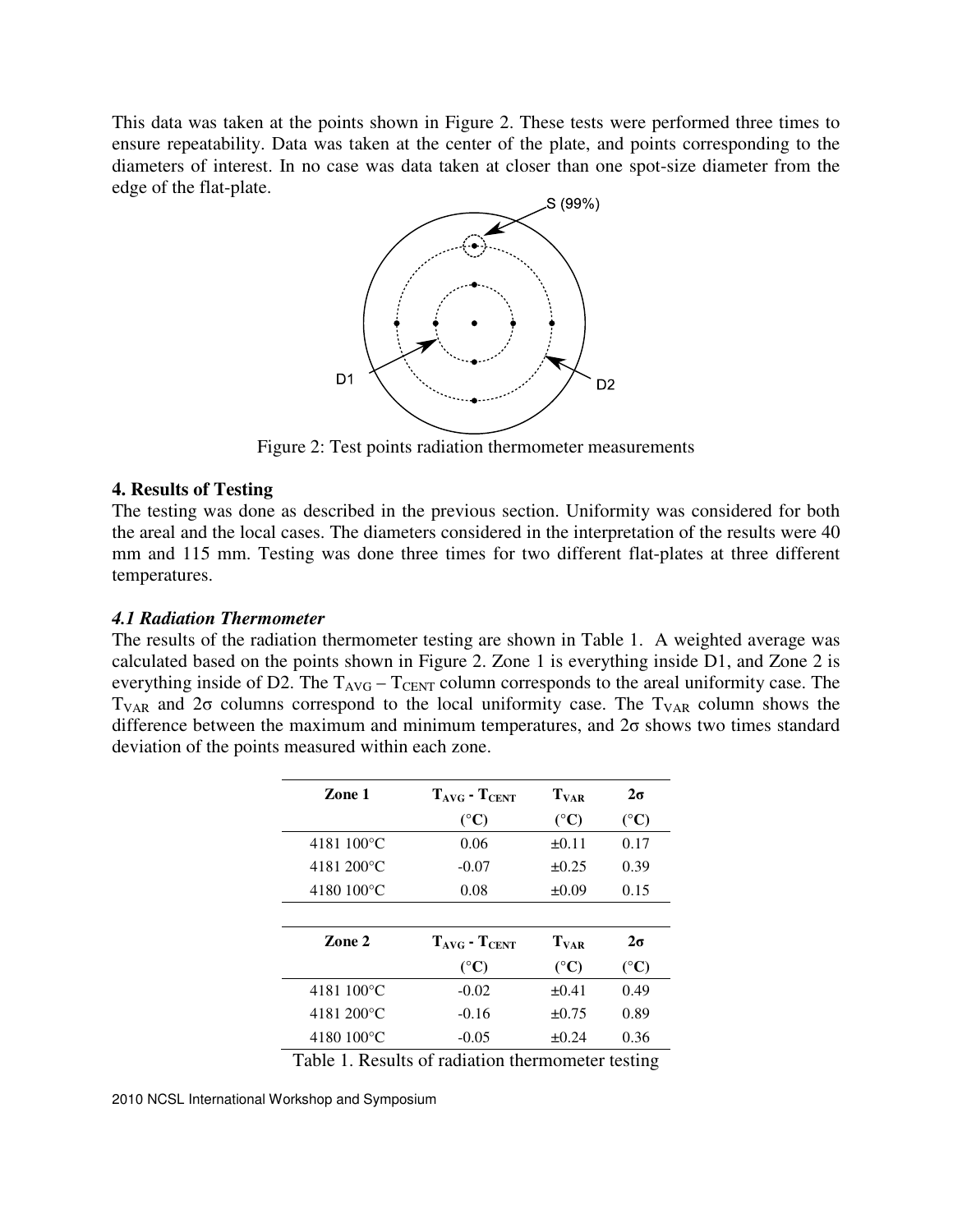#### *4.2 Thermal Imager*

The results of the thermal imager NUC quality testing are shown in Table 1. They showed a sizeable deviation on the portion of the imager array considered. Because of this difference, these results were not considered for determining uniformity.

| <b>Temperature</b>      | <b>Maximum</b><br><b>Deviation</b> | <b>Repeatability</b> |  |
|-------------------------|------------------------------------|----------------------|--|
| $({}^{\circ}C)$         | $({}^{\circ}C)$                    | $({}^{\circ}C)$      |  |
| 100                     | 0.41                               | 0.12                 |  |
| 200                     | 1.00                               | 0.62                 |  |
| . .<br>$\sim$<br>$\sim$ | 0.3777<br>. .                      |                      |  |

Table 2. Results of NUC quality test

#### *4.3 Correlation of Data*

A comparison of the data taken on one axis for one of the flat-plates is shown in Figure 3. The thermal imager temperature measurement varied towards the edges of the flat-plate. This variation corresponds to the values shown in the NUC uniformity test. The imager would likely provide misleading values for uniformity. This data is representative of only one imager and not the entire class of instruments. The imager results are well within the imager's accuracy specification.



Figure 3. Comparison of radiation thermometer and imager uniformity testing

#### **5. Conclusion**

Knowledge of flat-plate uniformity is important when calculating uncertainty budgets for IR thermometry. By proper testing, uniformity can be calculated properly for use in an uncertainty budget. Methods for determining uniformity should be standardized, so that the IR thermometry metrology community can have a common way to test the uniformity of flat-plates.